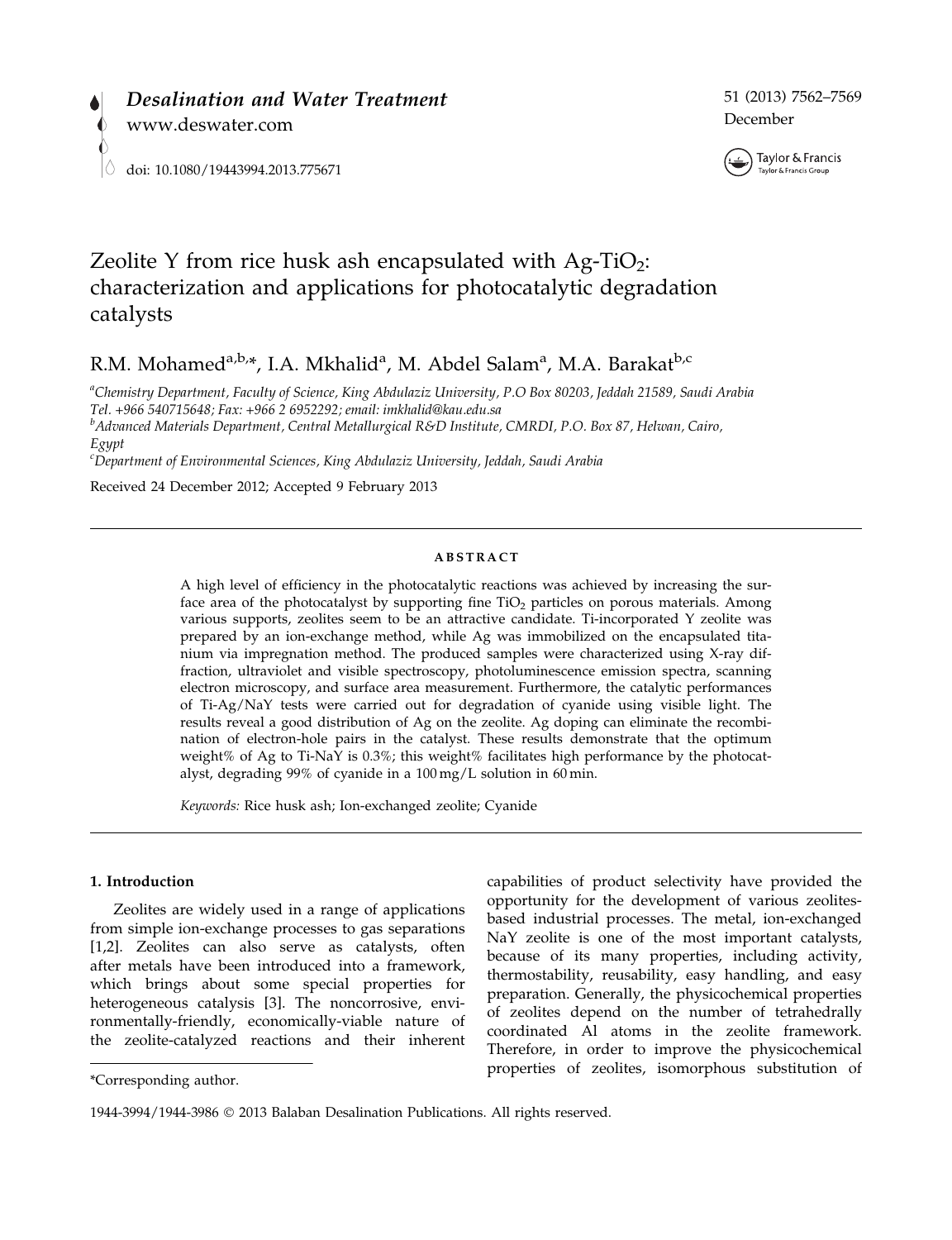framework Al by various metals, such as Ga, Fe, B, V, Zn, and Ti, has been widely studied [4–6].

 $TiO<sub>2</sub>$  is currently considered the most promising catalyst for the photocatalytic degradation of organic compounds, owing to its suitable band gap energy for redox reactions, mechanical and chemical stability, environmental friendliness, low cost, and convenience of preparation [7–10]. Given the current concern regarding environmental issues, it is anticipated that applications for  $TiO<sub>2</sub>$  will grow at increasing speed; in particular, urgent improvement of the  $TiO<sub>2</sub>$  photocatalytic degradation is needed for large-scale industrial treatment processes, such as wastewater treatment and de-NOx. From the green chemistry viewpoint, the photocatalytic decomposition of organic compounds in wastewater has attracted a great deal of attention [11–22]. The  $TiO<sub>2</sub>$  is one of the most effective photocatalysts because it is generally biologically and chemically inert, and is photostable with near-UV band gap energy. The fine  $TiO<sub>2</sub>$  powder, or crystals, can be dispersed in the water, in order to be clarified by irradiation; however, they must be removed by filtering after reaction, which is troublesome and costly. Thus, in order to solve this problem, many researchers have examined methods of fixing  $TiO<sub>2</sub>$  on other supporting materials, including glass beads [20–22], fiberglass [23–25], silica [26,27], an electrode [28], and zeolite [29,30]. Recently, some researchers have used zeolite as hosts to fix semiconductors, due to its unique, uniform pores and channel size. Since encapsulation of TiO<sub>2</sub> into zeolite was first introduced by Krueger et al. [31] and Liu et al. [32,33], many other encapsulation methods [34–37] have been developed to produce small particle sizes exhibiting quantum size effects or some improved photochemical reactions.

Pursuant to this goal, we describe the preparation and catalytic activity of a new photocatalyst. Degradation of cyanide under visible light in water was synthesized by introducing titania into the pores of zeolite (NaY) through the ion-exchange method, while Ag was immobilized on the encapsulated titanium via the impregnation method. This method is environmentally attractive because the authors convert rice husk ash (RHA) (waste materials) into zeolite materials (applicable materials). The rationale behind adding Ag was to increase the lifetime of e–h recombination and convert the absorbance of Ti-NaY from UV to the visible region.

# 2. Experimental details

#### 2.1. Materials

Hydrochloric acid (37%) was purchased and then used in the procedure, as it was received (Aldrich). Sodium hydroxide pellets (Sigma–Aldrich, 99.5%) and sodium aluminate (Riedle-de Haen,  $54\%$  Al<sub>2</sub>O<sub>3</sub>,  $41\%$ Na<sub>2</sub>O) were used. All the reagents were used as received. All aqueous solutions were prepared using doubly distilled water.

# 2.2. Preparation of zeolite

Initially, any dirt and soil attached to RH can be removed by washing with plenty of tap water and rinsing with distilled water. The metallic impurities in RH can be reduced to negligible levels by refluxing with hydrochloric acid (32%) [38]. The chemical composition of RHA, which was examined by X-ray fluorescence spectroscopy (XRF: Philips, PW1400), is shown in Table 1. We directly extracted the silica by stirring the acid-treated RH (after drying) with sodium hydroxide solution (4 M). During this process, silica was extracted in the form of sodium silicate together with other organic moieties, according to the method patented by Adam and Fua [39]. The sodium silicate obtained was converted to silica by adding suitable amounts of mineral acid. RHA was obtained by pyrolyzing the RH, at temperatures ranging from 500 to 800˚C, for 5–6 h in a muffle furnace (Carbolite), in order to remove the organic contents. The yield of silica in this sample ash was 89%. In 2006, Chandrasekhar et al. [40] studied the effect of acid treatment, calcination temperature, and the rate of heating of RH; they showed that these parameters influenced the surface area, reactivity toward lime, and brightness of the ash. NaY zeolite was synthesized with two different gels (seed gel and feedstock gel); the difference between the two aforementioned gels is that the feedstock gel was prepared and used immediately without an aging step. The seed gel  $(Al<sub>2</sub>O<sub>3</sub>:10 SiO<sub>2</sub>)$  was prepared first by adding the  $Na<sub>2</sub>SiO<sub>3</sub>$  solution into the sodium aluminate (RiedledeHaen 54%  $\mathrm{Al}_2\mathrm{O}_3$ , 41%  $\mathrm{Na}_2\mathrm{O}$ ) solution, stirring until homogenous, and then leaving the solution undisturbed for 24 h at room temperature. The feedstock gel ( $Al_2O_3$ : 10  $SiO_2$ ) was prepared the same way, but

Table 1

Chemical composition of RHA determined by XRF

| Chemical compositions of RHA   | wt.%  |
|--------------------------------|-------|
| SiO <sub>2</sub>               | 89.00 |
| $Al_2O_3$                      | 1.20  |
| Fe <sub>2</sub> O <sub>3</sub> | 1.28  |
| $K_2O$                         | 1.22  |
| CaO                            | 1.00  |
| C                              | 18.24 |
|                                |       |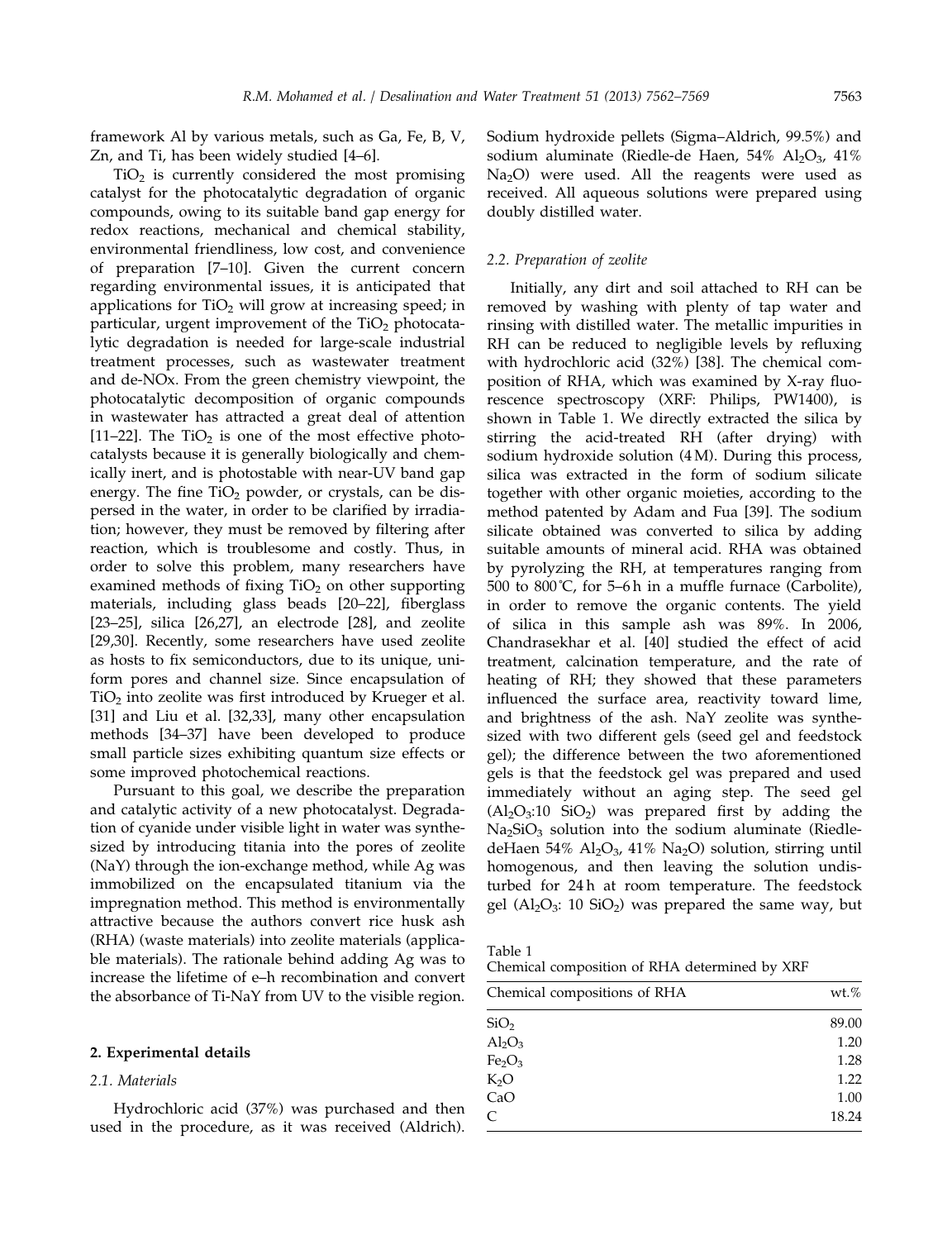was used immediately without aging. The seed gel was then mixed into the feedstock gel, through vigorous stirring, until a homogeneous gel was obtained. The resulting gel remained at ambient temperature for 24 h, and crystallized at  $110^{\circ}$ C for another 24 h. The final product was filtered, washed, and dried at 100˚C in an oven.

### 2.2. Insertion of  $TiO<sub>2</sub>$  nanoparticles into zeolite Y

We employed a conventional, ion-exchange method, using an aqueous solution of 0.03 M potassium titanooxalate. One gram of NaY was added to the potassium titanooxalate solution and stirred for 24 h. After the ion-exchange, the zeolite sample was filtered, washed with doubly distilled water, in order to prevent the physically adsorbed titanium species from aggregating on the external surface of the zeolite, and then dried for 24 h in an oven at 100˚C. The resulting  $TiO<sub>2</sub>$ -exchanged zeolite (Ti-NaY) was calcined at 550°C for 5h, with a heating rate of  $5^{\circ}C/\text{min}$ . The wt.% of Ti to zeolite Y was controlled at 5 wt.% for all prepared samples.

# 2.3. Preparation the Ag/Ti-NaY catalyst

Incipient wetness impregnation was used to introduce different wt.% Ag onto already formed Ti-NaY. Impregnation of Ag onto Ti-NaY was carried out as follows:  $AgNO<sub>3</sub>$  was dissolved in 100 ml of deionized water and stirred. Then, a predetermined amount of Ti-NaY was stirred for 24 h at room temperature, evaporating by using an oil bath rotary evaporator. The obtained catalyst was dried for 24 h at 100˚C and then calcined at 500°C for 5 h. The resulting Ag, containing Ti-NaY, was labeled according to the different Ag ions loading on Ti-NaY, including: 0.1% Ag/Ti-NaY, 0.2% Ag/Ti-NaY, 0.3% Ag/Ti-NaY and 0.4% Ag/Ti-NaY.

#### 2.4. Material characterization

X-ray diffraction (XRD) patterns were recorded using a Bruker axis D8 diffractometer with Cu Ka radiation ( $\lambda = 1.540$  Å) over a 2 $\theta$  collection range of 4– 60°. Surface morphology of the catalyst was examined using scanning electron microscopy (SEM) JEOL 5,410 (Japan). Nitrogen adsorption and desorption isotherms were measured at  $-196^{\circ}$ C, using a Nova 2000 series Chromatech apparatus. All the samples were degassed at 200℃ for 2h prior to data collection. Band-gab values of the samples were obtained via the UV–Visible diffuse reflectance spectra (UV–Vis-Diffuse reflectance spectra), in air at room temperature, in the wavelength range of 200–800 nm, using a UV/Vis/ Near infrared spectrophotometer (V-570, JASCO, Japan). Photoluminescence (Pl) emission spectra were recorded with the fluorescence spectrophotometer, Shimadzu RF-5301.

#### 2.5. Photocatalytic tests

For liquid-phase photocatalytic degradation, the photocatalyst was dissolved in 300 ml of distilled water and 100 ppm of a potassium cyanide (KCN) solution ( $pH = 10.5$ , in order to avoid the evolution of hydrogen cyanide gas ), which was adjusted by an ammonia solution. These were placed in a horizontal cylinder annular batch reactor, irradiated with a blue fluorescent lamp (150 W, maximum energy at 450 nm), and doubly covered with a UV cut filter. The intensity data of UV light were confirmed to be under the detection limit  $(0.1 \text{ mW/cm}^2)$  of a UV radiometer. The reaction was carried out isothermally, at 25˚C, and samples of the reaction mixture were taken at different intervals for a total reaction time of one hour. The  $\text{CN}^-_{\text{(aq)}}$  concentration in the samples was estimated by volumetric titration with AgNO<sub>3</sub>, using potassium iodide to determine the titration endpoint [41]. The removal efficiency of  $\text{CN}^-_{\text{(aq)}}$  was measured by applying the following equation:

% Removal efficiency =  $(C_0 - C)/C_0 \times 100$ 

where  $C_0$  is the initial concentration of uncomplexed  $\text{CN}^-_{\text{(aq)}}$  in solution and C is the concentration of unoxidized  $CN_{(aq)}^-$  in solution.

#### 3. Results and discussion

#### 3.1. XRD analysis

Powder XRD is the most suitable analysis to characterize the crystalline structure of the catalyst particles, in order to indicate the effect of Ti and Ag loadings on the structure of zeolite Y. Fig. 1 depicts the XRD patterns pertaining to NaY, Ti-NaY, and Ag/Ti-NaY, showing that the crystallinity of zeolites were found to be unaltered after the ion-exchange process and impregnation method. Actually, the above-prepared Ti-exchanged zeolite sample and Ag/Ti-NaY do not contain an amorphous phase or  $TiO<sub>2</sub>$  and Ag<sub>2</sub>O phase. This indicates that the structural damage is negligible during the ion-exchange process; it also indicates that the  $TiO<sub>2</sub>$  particles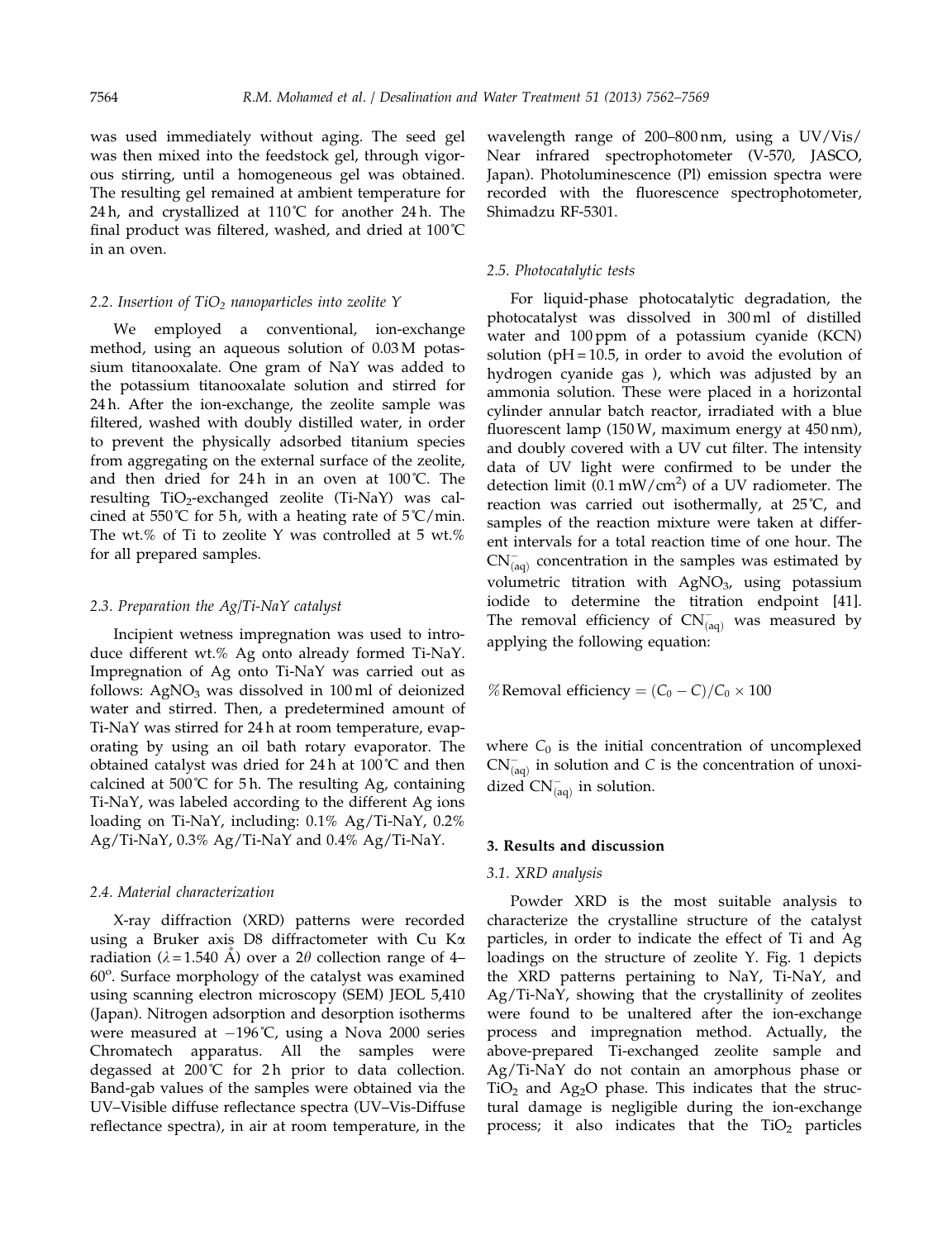

Fig. 1. XRD patterns of NaY, Ti- NaY, and Ag/Ti-NaY samples.



Fig. 2. Diffuse reflectance UV–Vis absorption spectra of NaY, Ti- NaY, and Ag/Ti-NaY samples.

residing in the zeolite cavities or channels were too small to be detected by XRD. There were no peaks for the Ag2O species, which indicated a good distribution of Ag on the zeolite.

# 3.2. UV–Vis

The UV–Vis diffuse reflectance spectra of the bulk  $TiO<sub>2</sub>$  and titanium-exchanged zeolite catalyst are displayed in Fig. 2. A significant blue shift of the spectrum was observed, when compared with that of bulk titania. This shift can be attributed to two factors.

Table 2 Relationship of nanocomposite composition and band gap energy

| Sample            | Band gap energy (eV) |
|-------------------|----------------------|
| NaY               |                      |
| Ti-NaY            | 3.15                 |
| TiO <sub>2</sub>  | 3.10                 |
| $0.1\%$ Ag/Ti-NaY | 2.93                 |
| $0.2\%$ Ag/Ti-NaY | 2.75                 |
| $0.3\%$ Ag/Ti-NaY | 2.41                 |
| $0.4\%$ Ag/Ti-NaY | 2.38                 |

First, it can be dependant on the size quantization effect. Due to the presence of extremely small Ti-oxide particles and/or the bands in the wavelength regions (330–370 nm), their intensity increases with an increase of Ti content. This result was in agreement with Easwaramoorthi and Natarajan [42]. The sudden fall in the wavelength indicated the presence of an optical band gap after the ion exchange of Ti species into the zeolite [43]. These observations proved the success of the ion-exchange process, despite the lack of a diffraction peak, attributed to  $TiO<sub>2</sub>$  observed in the XRD analysis. On the other side, the loading of Ag ions into the Ti-NaY caused a red shift toward a higher wavelength, from 400 to 520 nm for different loadings of Ag, when compared to Ti-NaY, which had a wavelength of about 390 nm. The direct band gap energies for the bare  $TiO<sub>2</sub>$ ,  $TiO<sub>2</sub>$  encapsulated into NaY, and Ag/Ti-NaY were calculated from their reflection spectra, based on a method suggested by Kumar et al. [44], and are shown in Table 2. It is clear that the energy gap decreased with an increase in the Ag ions, up to 0.3 wt.%. Also, at higher concentrations of Ag ions (i.e., 0.4 wt.%), no significant decrease in the energy gap was observed. This observation indicated that there was an optimum value for the doping of the Ag ion; above this optimum loading value the optical gap showed no more direct dependence on the metal ions [45].

#### 3.3. Pl characteristics

Pl emission spectra have been used to study the transfer of the photogenerated electrons and holes, and to understand the separation and recombination of photogenerated charge carries. In order to investigate the photoelectric properties of the prepared samples, the Pl spectra were detected for the different samples exited at 300 nm at room temperature, as shown in Fig. 3. It is clear that the position of emission of Ti-NaY is different from Ag/Ti-NaY samples,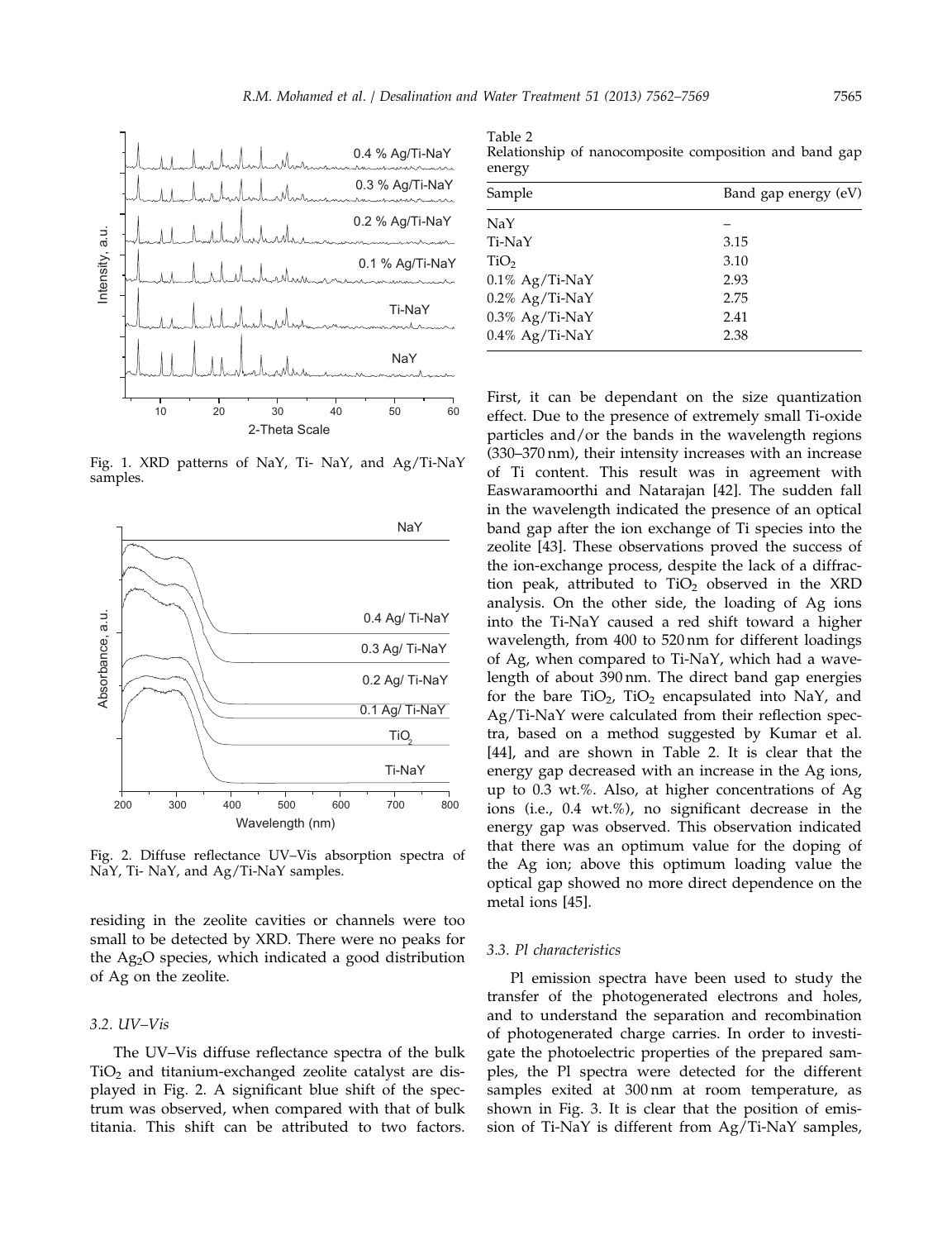

Fig. 3. Pl spectra of Ti-NaY and Ag/Ti-NaY samples.

Table 3 BET surface area of NaY, Ti-NaY, and Ag/Ti-NaY samples

| Sample            | $S_{BET}$ (m <sup>2</sup> /g) | $V_{\rm p}$ (cm <sup>3</sup> /g) |
|-------------------|-------------------------------|----------------------------------|
| NaY               | 716.6                         | 0.350                            |
| Ti-NaY            | 704.3                         | 0.345                            |
| $0.1\%$ Ag/Ti-NaY | 700.0                         | 0.340                            |
| $0.2\%$ Ag/Ti-NaY | 695.5                         | 0.328                            |
| $0.3\%$ Ag/Ti-NaY | 687.3                         | 0.305                            |
| $0.4\%$ Ag/Ti-NaY | 685.4                         | 0.299                            |

and that Pl intensity greatly decreased with the increase of the Ag percent. Ag acts as a trapping site, to capture photogenerated electrons from  $TiO<sub>2</sub>$ conduction band, separating the photogenerated electron–hole pairs.

#### 3.4. Structural analysis

The BET surface areas of the NaY, Ti-NaY, and Ag/Ti-NaY are tabulated in Table 3. A slight reduction in the  $S<sub>BET</sub>$  value was observed for NaY (from 716.6 to 704.3 m<sup>2</sup>/g then reduced to 685.4 m<sup>2</sup>/g after ion exchanged with zeolite), and subsequently with 0.4% Ag. This significant reduction in the surface area, after the loading of both titanium oxide and Ag ions, is good evidence of successful loading of  $TiO<sub>2</sub>$  and Ag through the ion-exchange and impregnation methods, respectively. In addition, pore mouth blockage, which is the most worrying phenomenon in the production of a supported zeolite catalyst, was not observed in the analysis.

The pore volume of the catalyst was found to slightly decrease from  $0.350 \text{ cm}^3/\text{g}$  for NaY to  $0.345$  $\text{cm}^3/\text{g}$  for Ti-NaY. This reduction in pore volume was due to the agglomeration of  $TiO<sub>2</sub>$  clusters inside the pores of zeolite after the calcination step. Fig. 4 shows  $N_2$  adsorption–desorption isotherm of 0.3% Ag/Ti-NaY photocatalyst. The results reveal that the type of isotherm is type IV. The micrograph structures of the NaY, Ti-NaY, and 0.3% Ag/Ti-NaY are seen in Fig. 5. The SEM results of the modified zeolites were in agreement with the XRD results, as there was no major change in the structure. The zeolite was able to keep its crystal shape, even after the loading of Ti species and Ag ions, as is shown in Fig. 4,



Fig. 4.  $N_2$  adsorption–desorption isotherm of 0.3% Ag/Ti-NaY photocatalyst.



Fig. 5. Surface morphology of (A) NaY, (B) Ti-NaY, and (C) 0.3% Ag/Ti-NaY.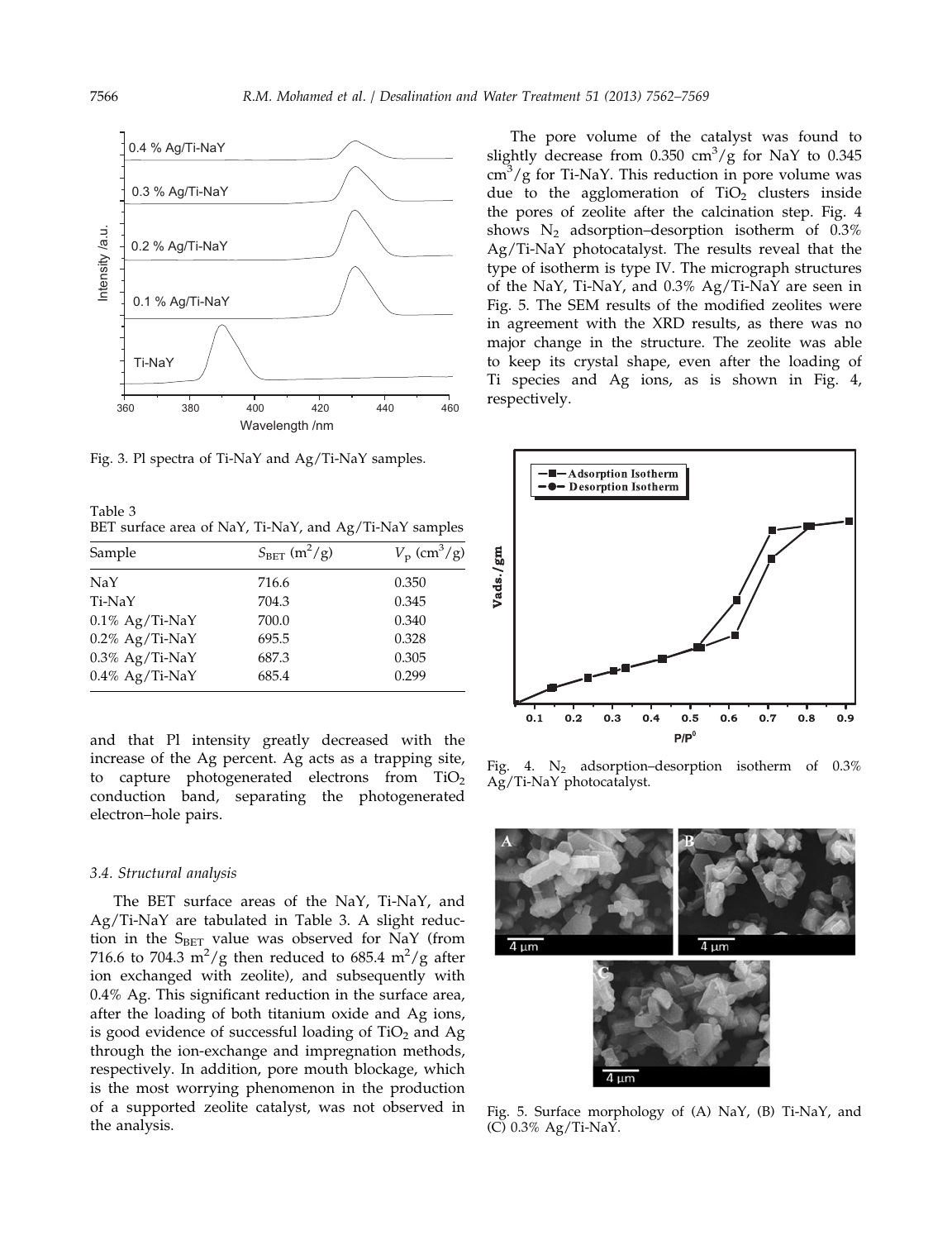On the other hand, the results of Energy -dispersive X-ray Spectroscopy (EDAX/EDX) analysis, which identify only the surface element of the sample, are shown in Fig. 6. It is clear, in examining (Fig. 6), that there was no specific signal for  $TiO<sub>2</sub>$  detected on the surface of the catalyst. As a result, we determined that the titanium oxide was successfully encapsulated inside the supercages of zeolite, through the ionexchange method. This finding was in agreement with a few earlier studies. For example, Easwaramoorthi and Natarajan [42] did not detect any Ti presented on the external surface of zeolites in the case of  $TiO<sub>2</sub>$ encapsulated into zeolite by the ion-exchange method. However, they detected the presence of Ti on the surface of a zeolite loaded with  $TiO<sub>2</sub>$  that was prepared using the sol gel method. As such, the preparation method plays an important role in characteristics of the final material. For the case of Ag loaded on Ti-NaY as shown in Fig. 6, a small amount of Ag ions was detected to present on the surface of the catalyst. This result proved the successful loading of Ag ions through the impregnation method.



Fig. 6. EDAX analysis results for (A) Ti-NaY and (B) 0.3% Ag/Ti-NaY.



Fig. 7. TEM image for 0.3% Ag/Ti-NaY photocatalyst.

The morphology of 0.3%Ag/Ti-NaY was examined further using TEM imaging, as shown in Fig. 7. The TEM image confirmed the presence of Ag deposits on the surface of Ti-NaY. As is shown in Fig. 7, Ag deposits were well dispersed on many of the Ti-NaY particles; diameters ranged from 3 to 5 nm.

#### 4. Photocatalytic tests

Highly dispersed Ag ions that were included within Ti-exchanged zeolite cavities were prepared using the impregnation method, which acted as the photocatalyst for a series of experiments on cyanide removal efficiency.The estimated data are summarized in Fig. 8. The results indicate that  $Ti-NaY$  and  $TiO<sub>2</sub>$ have no photocatalytic activity under visible light, due to their absorbance on the UV region. Additionally, an increase of wt.% from 0.1 to 0.3 lead to a high cyanide removal efficiency of 66–99%, respectively. No significant increase in photocatalytic activity was observed and higher concentrations of Ag ions (i.e. 0.3 wt.%) were used.

Photocatalytic activity is known to be dependent on the crystallinity, surface area, and morphology. It may be improved by slowing the recombination of photogenerated electron-hole pairs, extending the excitation wavelength to a lower energy range, and increasing the amount of surface-adsorbed reactant species. In general, the process for photocatalysis begins when supraband gap photons are directly absorbed, which generates electron-hole pairs in the semiconductor particles. This is followed by diffusion of the charge carriers to the surface of the particle, where the interaction with water molecules produces a highly reactive species of peroxide  $(O_2^-)$  and hydroxyl radical (OH ), which are responsible for the degra-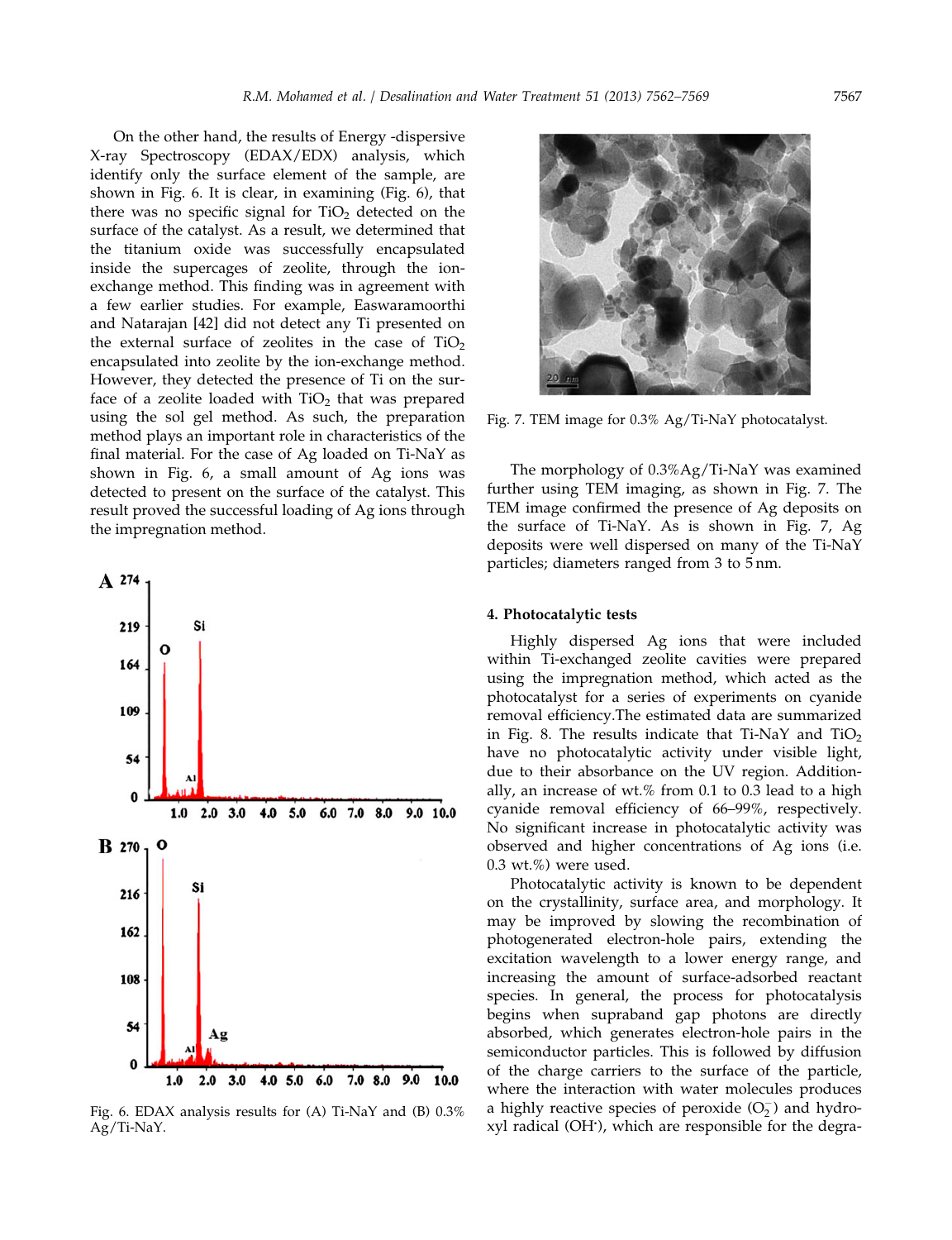

Fig. 8. Photocatalytic degradation of cyanide by  $TiO<sub>2</sub>$ , Ti-NaY, and Ag/Ti-NaY samples.

dation of adsorbed organic molecules. Step-reactions in the photocatalytic process leading to the degradation of  $CN^-$  are presented in the following sequence:

$$
TiO2 + hv \rightarrow e- + h+
$$

$$
e-(Ag) \rightarrow etr-(Ag)
$$

 $e_{tr}^- + O_2(ads) \rightarrow O_2^-$ 

$$
2e_{tr}^- + 2H^+ + O_2 \rightarrow H_2O_2
$$

 $H_2O_2 + e^-_{tr} \rightarrow OH^- + OH^+$ 

- $H^+ + H_2O \rightarrow H^+ + OH^+$
- $2CN^- + 4OH \rightarrow 2N_2 + 2CO_2 + 2H_2$

#### 5. Conclusions

The results of the current research underscore the considerable variation in photoactivity of  $TiO<sub>2</sub>$  phases when they are encapsulated on zeolites. The results presented above clearly demonstrate that the preparation of nanosized  $TiO<sub>2</sub>$  particles inside zeolites can be formed via ion exchange of the zeolite. The same observations were also obtained by incorporating Ag ions on Ti-NaY, using the impregnation method. Overall, a significant photocatalytic rate enhancement is observed in the reaction studied. These findings were also investigated using XRD, UV–Vis, and EDX analyses. The Ag/Ti-NaY photocatalyst is a promising catalyst, due to its high removal efficiency of the pollutant under visible light. These results demonstrate the successful loading of Ag ions through the impregnation method. The maximum degradation efficiency achieved was 99% at 0.3% Ag/Ti-NaY after a 60 min reaction time. The doping of the Ag ion into the Ti-NaY was useful in improving the photocatalytic activity. This may be due to its ability to inhibit the  $e^-$ –h<sup>+</sup> recombination, produced from the Ti species, inside the pores of zeolite. The new, heterogeneous photocatalyst Ag/Ti-NaY is a promising catalyst for cyanide degradation under visible light.

# Acknowledgment

This project was funded by the Deanship of Scientific Research (DSR), at King Abdulaziz University, Jeddah, under grant number (1432/130/443). The authors thankfully acknowledge DSR technical and financial support.

# References

- [1] J.P. Chen, L. Yang, W.-J. Ng, L.K. Wang, S.-L. Thong, L.W. Wang, Y.-T. Hung, N.K. Shammas (Eds.), Handbook of Environmental Engineering: Advanced Physicochemical Treatment Processes, vol. 4, Humana, NJ, 2006, p. 261.
- [2] H.S. Sherry, S.M. Auerbach, K.A. Carrado, P.K. Dutta (Eds.), Handbook of Zeolite Science and Technology, Marcel Dekker, New York, NY, 2003, p. 1007.
- [3] R. Glaeser, J. Weitkamp, M. Baerns (Ed), Basic Principles in Applied Catalysis, Springer, New York, NY, 2004, p. 161.
- [4] M. Tamura, W. Chaikittisilp, T. Yokoi, T. Okubo, Incorporation process of Ti species into the framework of MFI type zeolite, Micropor. Mesopor. Mater. 112 (2008) 202–210.
- [5] Q.-H. Xia, T. Tatsumi, Crystallization kinetics of nanosized  $Ti\beta$  zeolites with high oxidation activity by a dry-gel conversion technique, Mater. Chem. Phys. 89 (2005) 89–98.
- [6] V.R. Choudhary, S.K. Jana, Benzylation of benzene by benzyl chloride over Fe-, Zn-, Ga- and In-modified ZSM-5 type zeolite catalysts, Appl. Catal. A 224 (2002) 51–62.
- [7] L. Ye, J. Liu, L. Tian, T. Peng, L. Zan, The replacement of  $\{1\ 0\ 1\}$ by {0 1 0} acets inhibits the photocatalytic activity of anatase TiO2, Appl. Catal. B 134–135 (2013) 60-65.
- [8] D.M. Tobaldi, A. Sever Škapin, R.C. Pullar, M.P. Seabra, J.A. Labrincha, Titanium dioxide modified with transition metals and rare earth elements: Phase composition, optical properties, and photocatalytic activity, Ceram. Int. 39 (2013) 2619-2629.
- [9] S. Garcia-Segura, S. Dosta, J.M. Guilemany, E. Brillas, Solar photoelectrocatalytic degradation of Acid Orange 7 azo dye using a highly stable  $TiO<sub>2</sub>$  photoanode synthesized by atmospheric plasma spray, Appl. Catal. B 132–133 (2013) 142–150.
- [10] S. Chang, C. Lee, A salt-assisted approach for the pore-sizetailoring of the ionic-liquid-templated  $TiO<sub>2</sub>$  photocatalysts exhibiting high activity, Appl. Catal. B 132–133 (2013) 219–228.